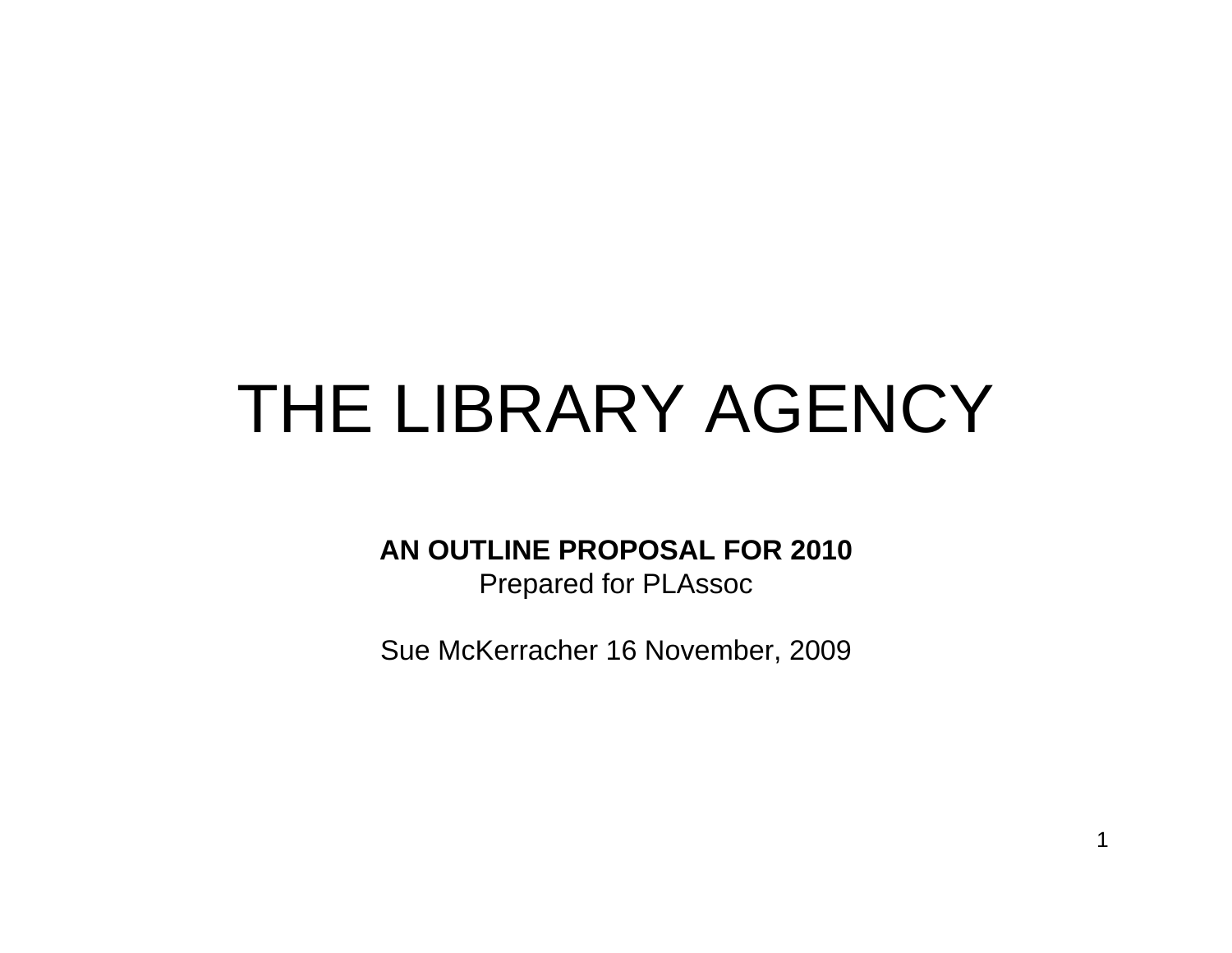## **An independent unit serving Australian libraries**



## **Working on behalf of sector associations**



## **Lobbying on behalf of public libraries**

Imagine an independent unit, working title The Library Agency, acting on behalf of ALIA, PLA and PLAssoc, with the involvement of NSLA, to lobby influencers and decision-makers in government and other critical organisations

The Library Agency would deliver:

- $\rightarrow$  A national vision and framework for public libraries in Australia
- $\rightarrow$  A program of lobbying for public libraries at State and Federal level

It would also provide a mechanism for public libraries to negotiate with Federal Government for a National Year of Reading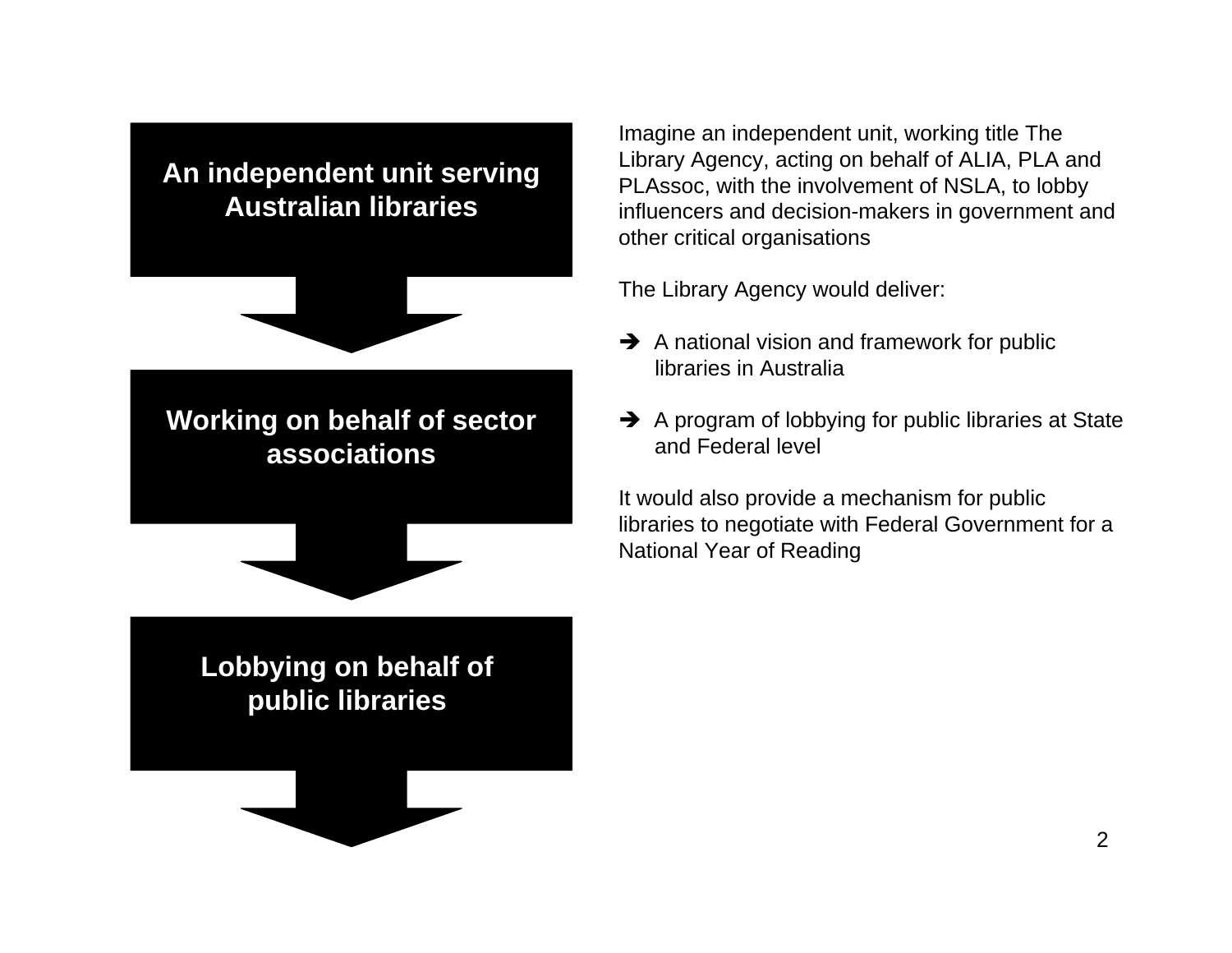## **Lobbying on behalf of existing public library bodies**



ALIA, PLA, PLAssoc, FOLA are all in agreement that public libraries need the ear of Federal Government but as separate bodies, with different structures, it is difficult for these bodies to act in unison

An independent agent acting on behalf of all groups, collating ideas and building on the work of the individual organisations could be the answer

The Library Agency would welcome input from all quarters and as an objective third party would negotiate a common platform for lobbying, enabling the library sector to present a united front to the Federal Government

This would flow through submissions to Government on key topics such as the National Broadband **Network** 

There would also be the opportunity to identify and draw on existing and new academic research, much of it funded by Government departments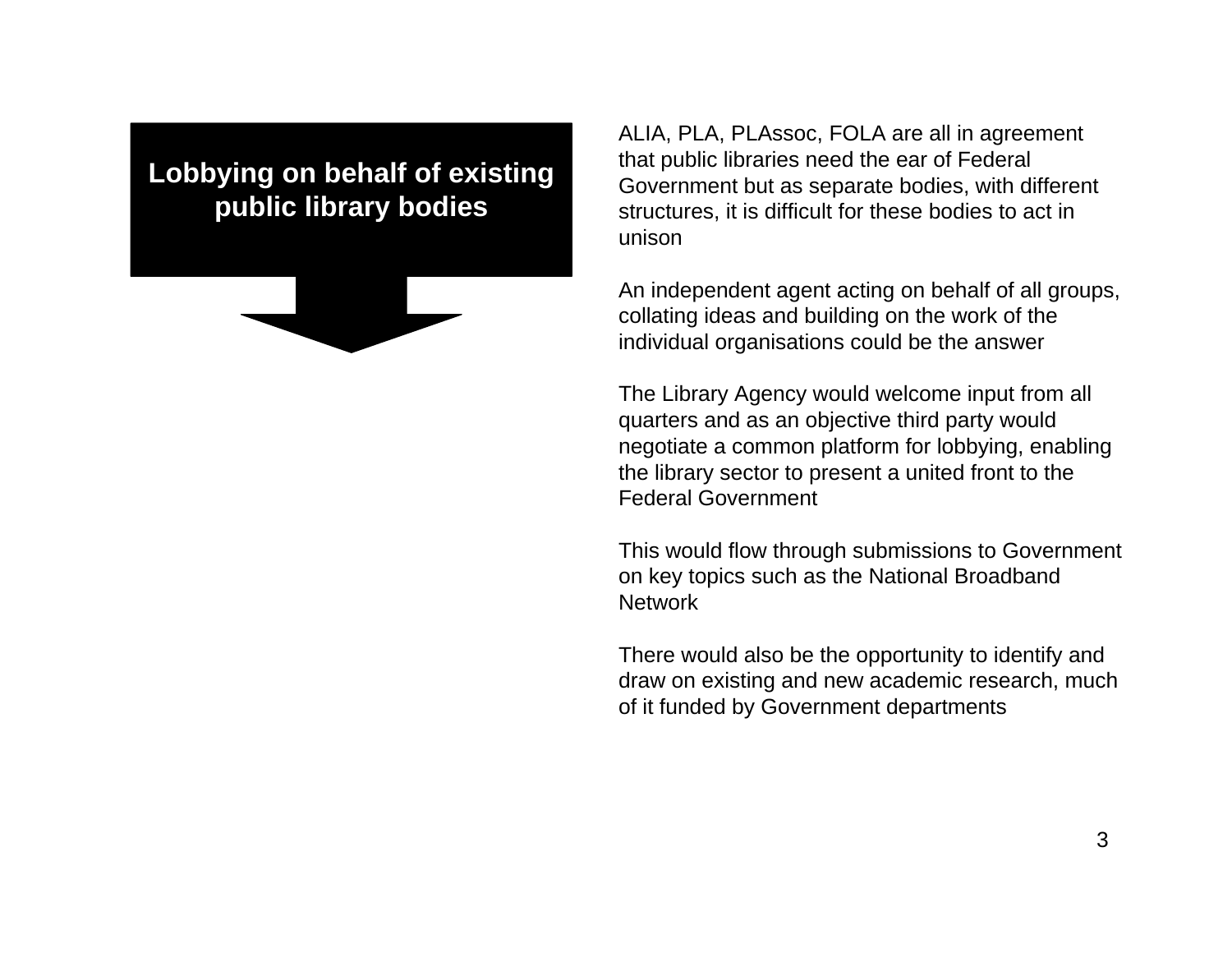

Work has already started on a vision and national framework for public libraries, following on from the ALIA Public Libraries Summit in July

Initial contact has been made with Rudd Government ministers and back-benchers, with meetings arranged for December and February 2010

The vision and framework will be turned into a business case, inviting the Federal Government to fund a few national programs – early discussions have suggested marketing as a possible option and a National Year of Reading in 2012

**Business case for Federal Government funding to deliver national programs**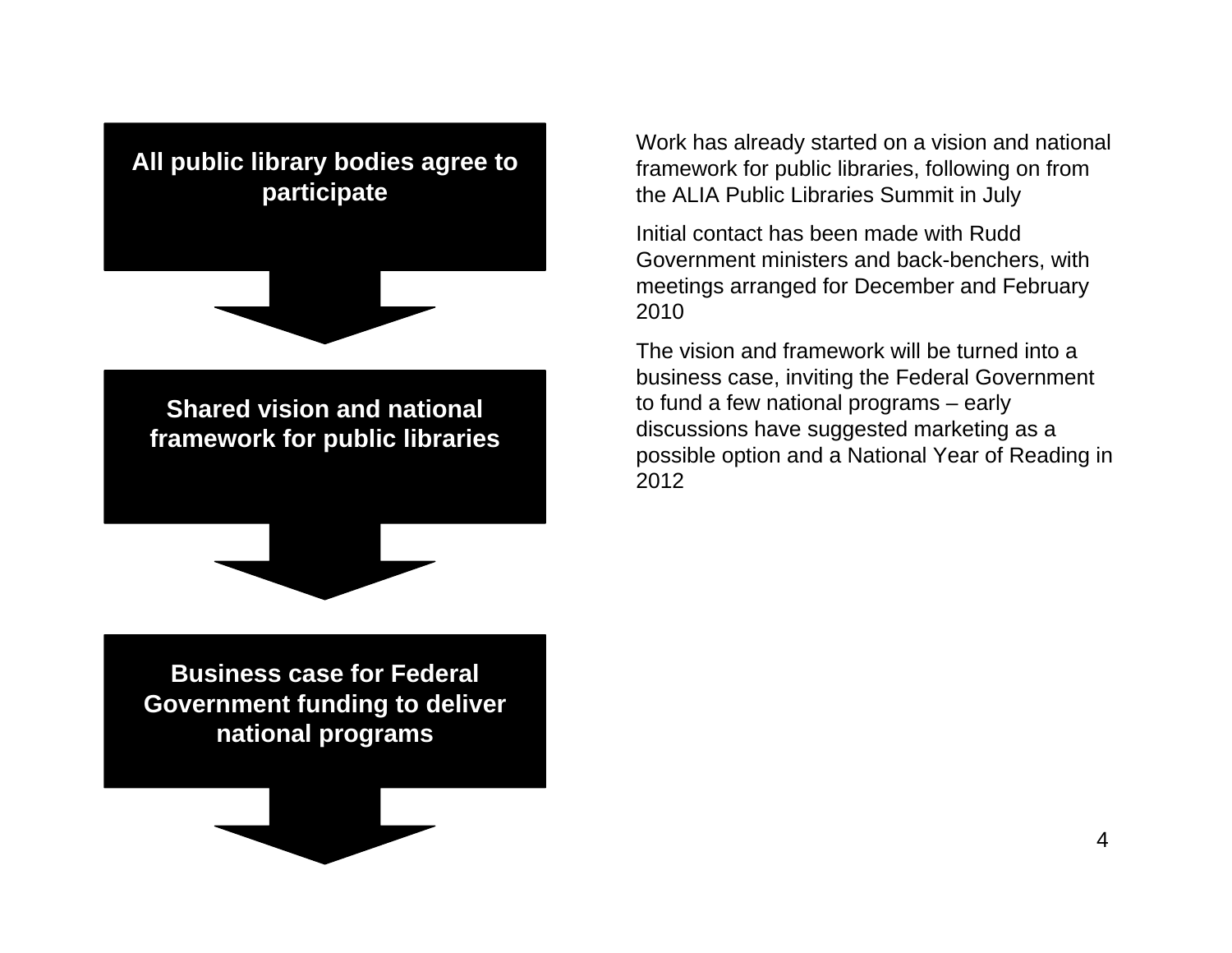## **Support for individual States and Territories**



In order to create a strong national voice for public libraries, The Library Agency would need a detailed overview, based on a clear understanding of the issues in each of the States and Territories

In several States and Territories lobbying and advocacy at this government level is already fully covered and The Library Agency would be briefed by the State Association executives

In others, The Library Agency would provide support for local lobbying in the form of advice, fact sheets, key messages, tailored communications, contact with politicians and campaign planning

In addition, a shared public library newsletter could be produced, with the opportunity for each State and Territory Association to tailor it to the local audience by adding its own stories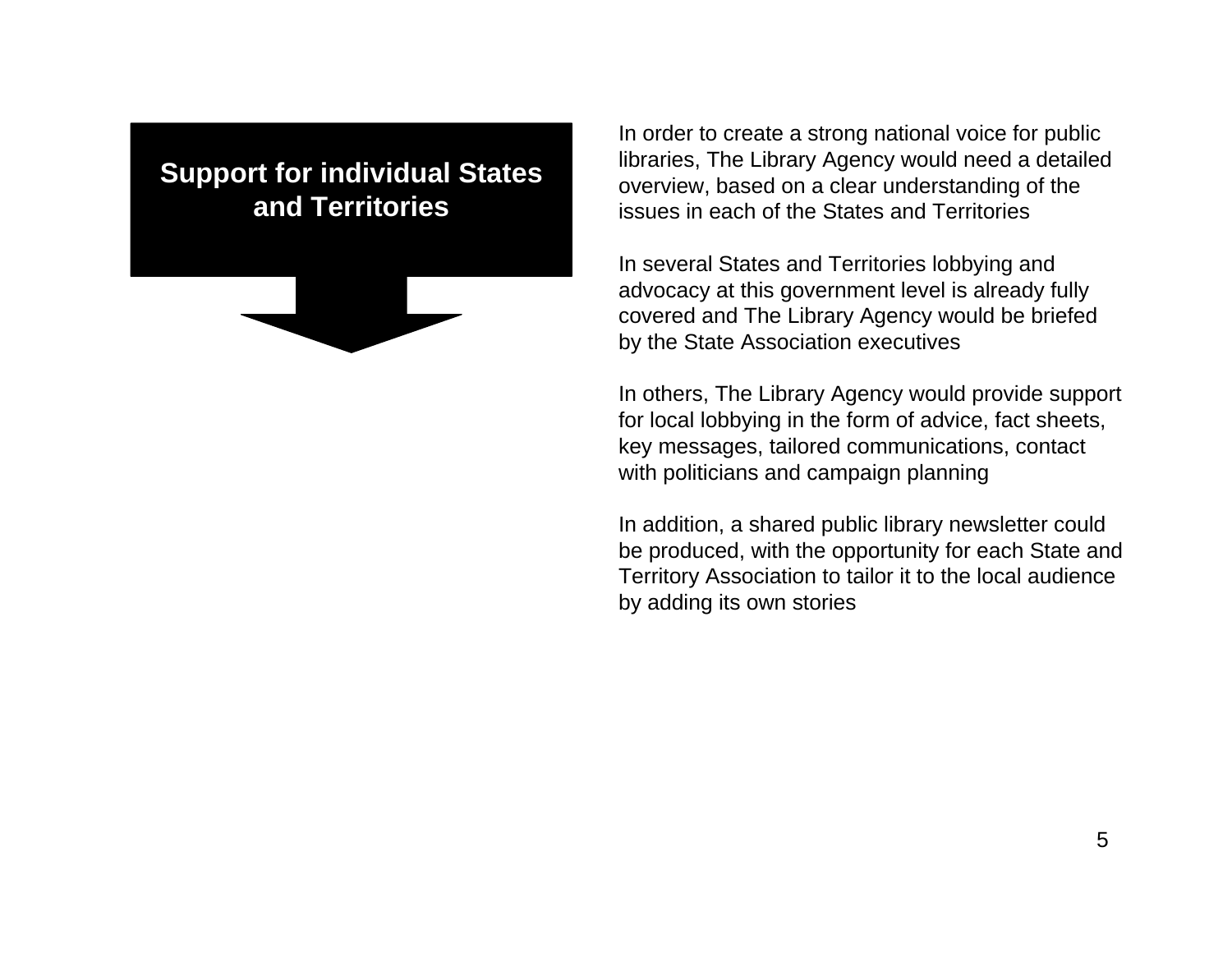## **Deliverables for public library partners**



Independent agency, working on behalf of all partners

Aggregating the ideas and resources of all participants in the public library sector

Enabling the sector to approach Federal Government with a united voice

### **RELATIONSHIPS**

Establish active relationships with at least three Federal Government contacts

Create the opportunity for library sector spokespeople to meet with them

Provide the basis for further relationship-building with elected members and ministerial advisers

### **CONSENSUS**

Complete the production of a shared vision and national framework for public libraries, aligned with the new National **Standards** 

#### **RESOURCES**

Maintain a library of media cuttings, research, statistics, quotes, fact sheets and disseminate this information via the partner networks

Shared public library newsletter

#### **NATIONAL PROGRAMS**

Produce a business case for up to three national public library programs, including a National Year of Reading, endorsed and at least partfunded by the Federal Government

### **REGIONAL SUPPORT**

Lobbying advice, campaign planning and support material for States and Territories where required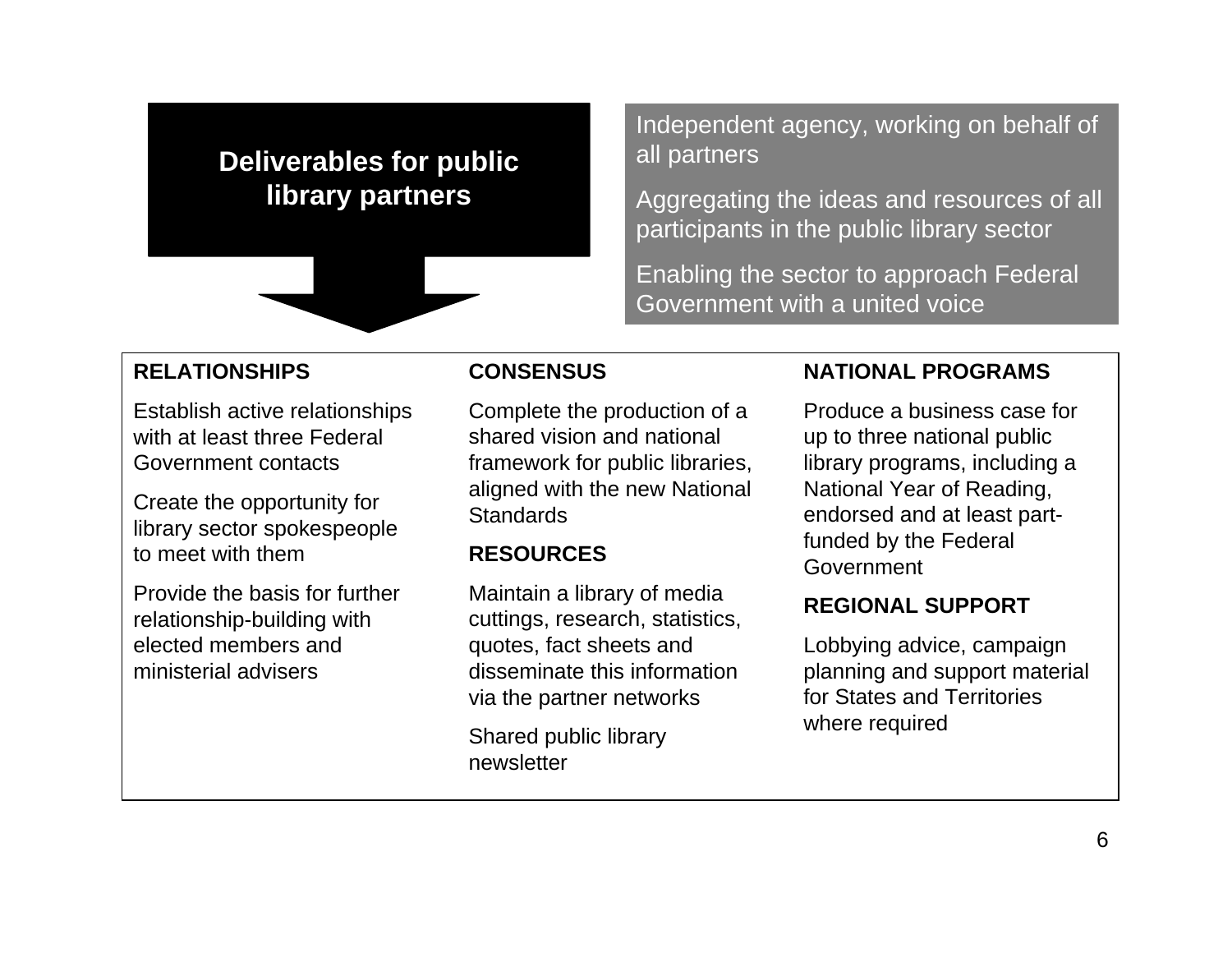# **The Library Agency proposition**

UK experience and credentials

Proven performance with the ALIA Disaster Recovery program and Little Book of Public Libraries

All 2009 projects delivered on time and within budget

PLAssoc's agenda, actioned by a 'tried and tested' professional who understands the sector and is keen to work collaboratively with all the public library bodies

A client-agency relationship based on friendly, efficient service with a clear set of deliverables

Excellent results and the achievement of PLAssoc's goals, to the credit of the organisations, their management committees, executives, administrators and members